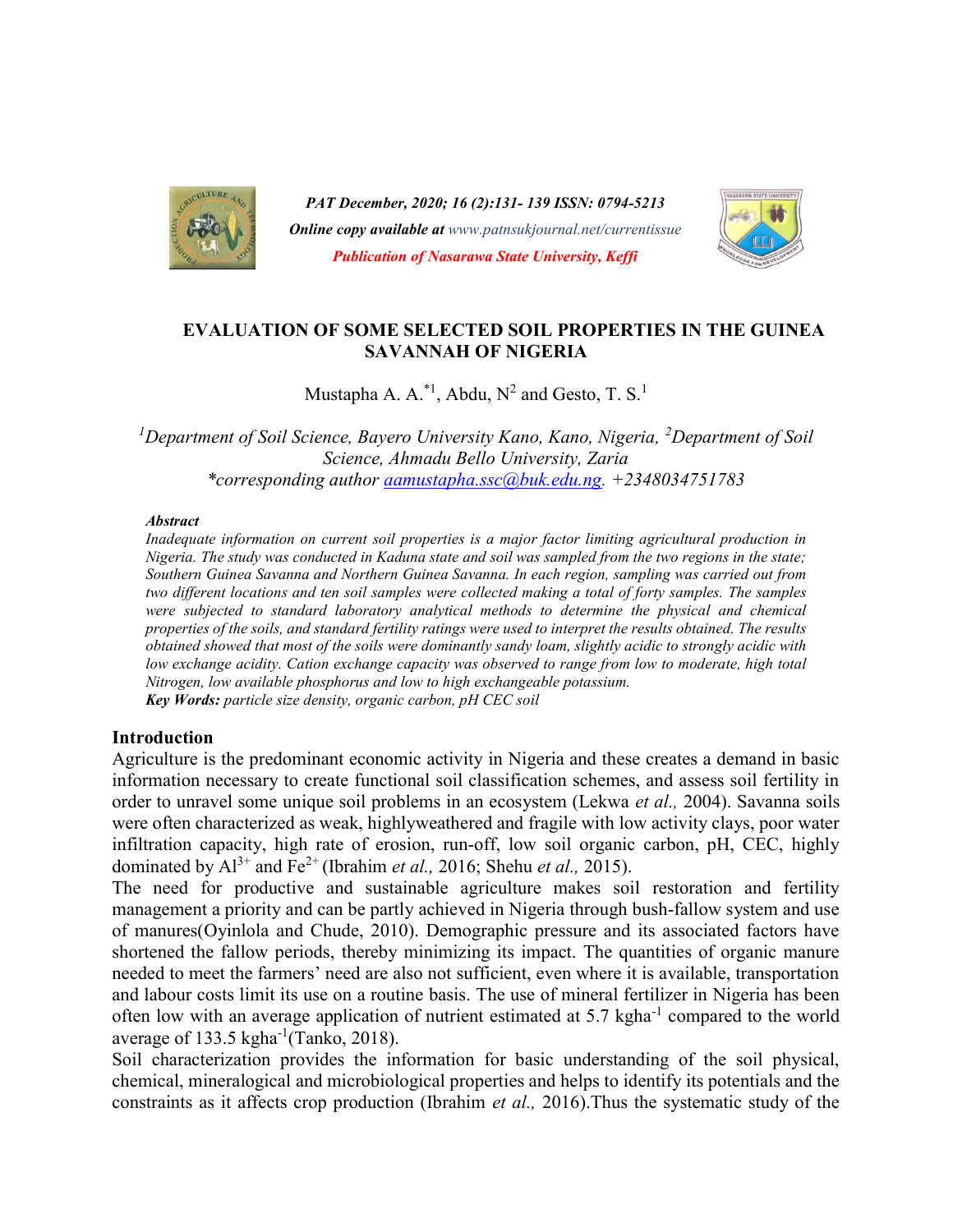physical and chemical properties of the soils could help in understanding the basic characteristics of the soils and the constraints associated with the management of the soils of the Guinea savannah. Therefore, the research work is aimed at obtaining credible information about the characteristics of soils in guinea savanna of Nigeria and the soil management practices that could best be suited to the area for sustainable agricultural production.

## Material and Methods

## Study Area

The study was conducted in Kaduna state which is located within the Guinea savanna of Nigeria. The state is characterized by a uni-modal rainfall distribution with the average annual temperature and rainfall of 27.3ºC and 1051.7mm respectively.The vegetation is an open savanna wood land type comprising mainly of tall grasses, shrubs and trees. Agricultural activities are a major activity in the zone.

## Soil Sampling and Preparation

Soil was sampled from two regions in the state; Northern Guinea Savanna and Southern guinea Savanna. In each region, two locations were selected for sampling. Samaru kataf and Jama'a (Southern Guinea Savanna), Dakace and soba (Northern Guinea Savanna). Soil was sampled at an interval of 1Kilometer at 0 – 20cm depth in each location. Ten samples were collected from each location making a total of 40 samples. Each sample was air dried and prepared separately for analysis.

### Laboratory Methods

Particle size distribution was determined using the principles of Bouyoucous-hydrometer method following dispersion of the soil with calgon solution (Bouyoucous, 1962). Cation exchange capacity (CEC) was determined by leaching the soil with 1M ammonium acetate (NH4OAC) buffered at pH 7 as described by (Rhodes, 1982) while exchangeable bases was determined as described by Anderson and Ingram (1993). Soil pH was measured in both water and  $KCl<sub>2</sub>$  at a soil: water and soil  $KCl<sub>2</sub>$  ratio of 1:2.5 using a glass electrode pH meter. Organic carbon (OC) content of the soil was determined by dichromate oxidation method (Nelson and Sommers 1982). Total N was determined using the micro- Kjeldahl digestion method of Bremmer, (1996) while Available P was extracted using the Bray 1 method (Bray and Kurtz 1945).

## Data Analysis

Descriptive statistics was used to summarize the data for soil properties using JMP Statistical package

### Results

## Particle Size Analysis

The range, mean, standard deviation and coefficient of variance of sand, silt and clay fraction of soils of Soba, Dakace, Samaru Kataf and Jama'a are presented in Table 1. Soba had a mean value of 59.30%, 30.28% and 10.42% for sand silt and clay with low sand variability ( $CV=11.63$ ), whereas its silt fraction was moderately variable  $(CV=16.83)$  with the highest variability observed in its clay fraction (36.46).Generally the soil could be said to be sandy loam in texture.

 An average value of 56.89%, 35.26% and 7.85% was recorded for sand silt and clay respectively for the soil of Dakace and dominantly sandy loam in texture with variability observed as low for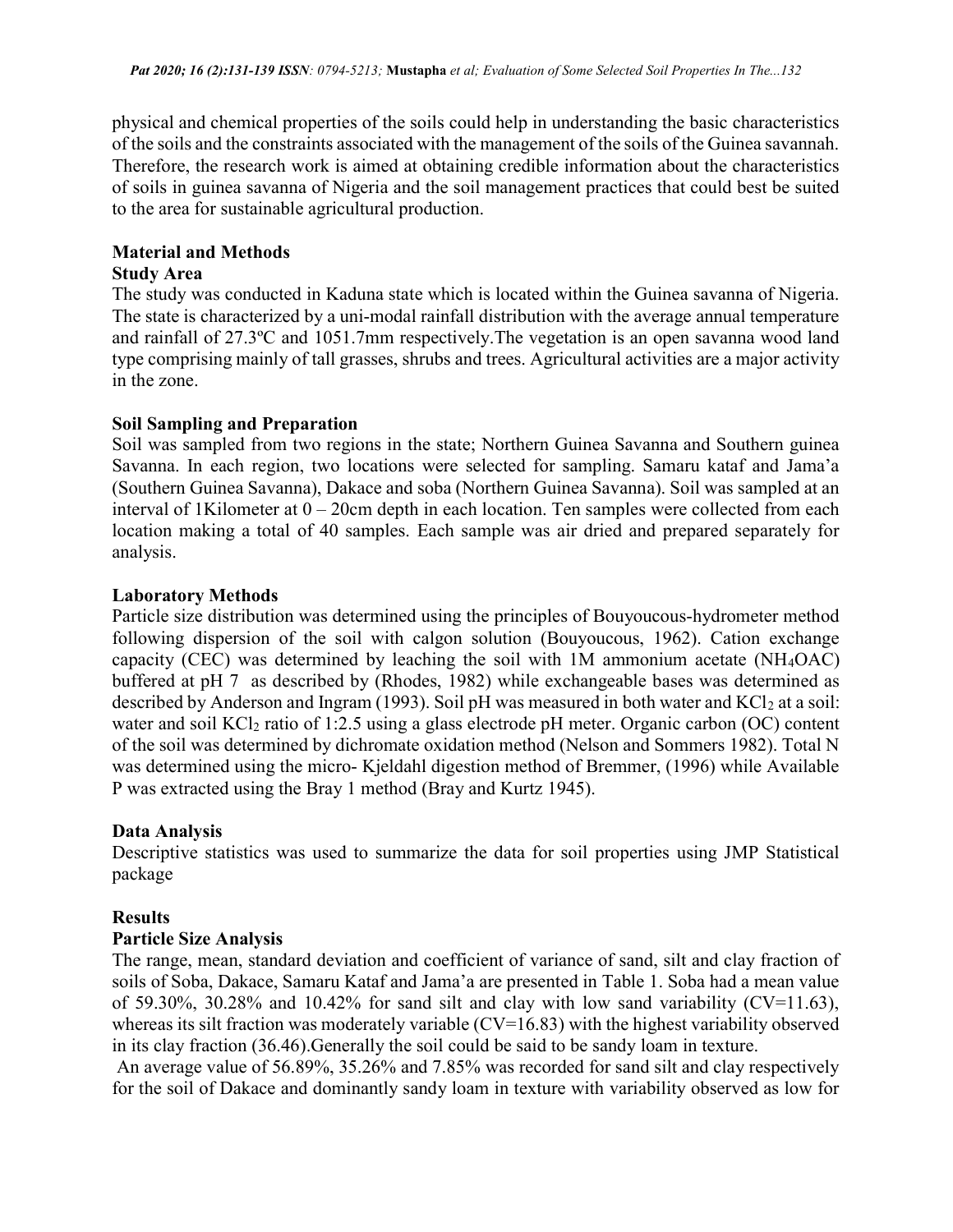sand (CV= 13.83), moderate for silt (18.25)and high for clay(41.87). A mean of 64.96%, 18.18% and 16.86% of sand silt and clay respectively was recorded for Samaru Kataf with sandy loam texture as its dominant texture and variability observed to be lowfor sand (CV=11.66), moderate (CV16.62) and high(CV33.08). Jama'a had mean values of sand, silt and clay content as 58.79%, 20.25% and 20.96% with sand and clay having a moderate variability of CV=24.26 and 32.54 respectively while clay fraction was highly variable (CV=55.16).

The silt: clay ranges  $0.61 - 1.49$  with an average of 1.00 for Samaru kataf and Jama'a has silt/clay ratio range of  $0.44 - 2.73$  with an average of 1.22. Soba was observed to range from  $1.50 - 4.87$ with a mean of 3.23 while ranges  $2.54 - 9.09$  was observed in Dakace. Lower variability in the Silt: clay was observed in Soba and Samaru Kataf as compared to the ratio observed in Dakace and Jama'a

| Location                | Sand                           | Clay           | Silt          | Clay: Silt    |
|-------------------------|--------------------------------|----------------|---------------|---------------|
| Soba                    |                                |                |               |               |
| Range                   | $50.40 - 71.12$ $5.60 - 16.32$ |                | 23.28 - 39.28 | $1.50 - 4.87$ |
| Mean                    | 59.30                          | 10.42          | 30.28         | 3.23          |
| Standard deviation      | 6.90                           | 3.80           | 1.06          | 1.06          |
| Coefficient of variance | 11.63                          | 36.46          | 16.83         | 32.82         |
| <b>Dakace</b>           |                                |                |               |               |
| Range                   | 44.40 -70.40                   | $4.32 - 14.32$ | 25.28-43.28   | $2.54 - 9.09$ |
| Mean                    | 56.89                          | 7.85           | 35.26         | 5.11          |
| Standard deviation      | 7.81                           | 3.29           | 6.44          | 2.07          |
| Coefficient of variance | 13.73                          | 41.87          | 18.25         | 40.39         |
| Samaru Kataf            |                                |                |               |               |
| Range                   | 52.40 -74.40                   | 12.32 - 28.32  | 13.28 - 21.28 | $0.61 - 1.49$ |
| Mean                    | 64.96                          | 18.18          | 16.86         | 1.00          |
| Standard deviation      | 7.58                           | 6.01           | 2.80          | 0.29          |
| Coefficient of variance | 11.66                          | 33.08          | 16.62         | 29.42         |
| Jama'a                  |                                |                |               |               |
| Range                   | 33.12 - 79.12                  | 5.60 - 46.32   | 12.56 - 31.28 | $0.44 - 2.73$ |
| Mean                    | 58.79                          | 20.96          | 20.25         | 1.22          |
| Standard deviation      | 14.27                          | 11.56          | 6.59          | 0.72          |
| Coefficient of variance | 24.26                          | 55.16          | 32.54         | 59.06         |

Table 1: the Particle size density and Clay: Silt of Soba, Dakace, Samaru Kataf and Jama'a

## Chemical Properties

### pH and Electrical Conductivity

The result of soil pH (H20 and 1M KCl) presented in Table 2 showed little variability across the soil orders. The pH  $(H<sub>2</sub>0)$  of Samaru Kataf is slightly acidic to neutral in nature with a pH range of 4.86 – 6.91 in all the locations and a mean value of 5.38, Jama'a of the same zone have pH  $(H<sub>2</sub>0)$  with a range of 5.27 – 6.48 and a mean value of 5.67. Soba of Northern Guinea Savanna ranges from  $5.08 - 6.05$  with an average of 5.60. Dakace have a pH (H<sub>2</sub>0) ranges  $4.47 - 6.62$  and average of 5.73. The results of the pH in 1M KCl shows dominance of strongly acidity of the soils. Variability level was low  $(CV < 15)$  across all the locations

The electrical conductivity of all the soil orders was relatively low  $(0.05 \text{ dSm}^{-1})$  except in Jama'a where the mean was 0.006. These were all within "very low category" ( $\leq 4$  dSm<sup>-1</sup>) across all the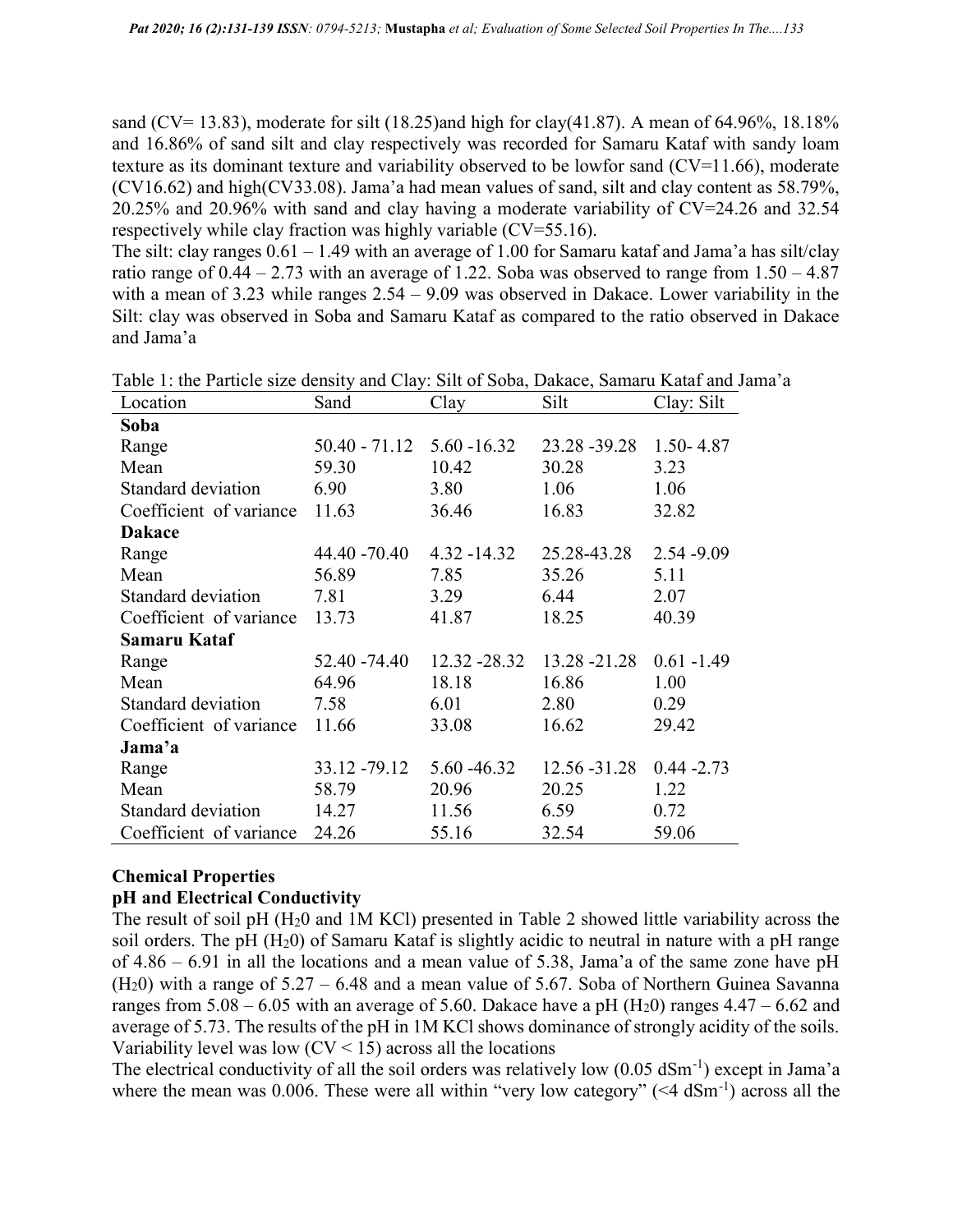location which indicate non saline condition of all the soil orders according to Esu, 1991 of fertility ratings of Nigeria.

| Location      | pH(water)     | pH(KCl)       | EC            |
|---------------|---------------|---------------|---------------|
| Soba          |               |               |               |
| Range         | $5.08 - 6.05$ | 3.93 5.31     | 0.01 0.06     |
| Mean          | 5.60          | 4.66          | 0.02          |
| SD            | 0.35          | 0.47          | 0.01          |
| <b>CV</b>     | 6.21          | 10.00         | 66.98         |
| <b>Dakace</b> |               |               |               |
| Range         | 4.47 -6.62    | $4.40 - 6.30$ | $0.01 - 0.03$ |
| Mean          | 5.73          | 5.50          | 0.01          |
| <b>SD</b>     | 0.69          | 0.64          | 0.01          |
| <b>CV</b>     | 12.13         | 11.59         | 47.03         |
| Samaru Kataf  |               |               |               |
| Range         | $4.86 - 6.91$ | $3.84 - 4.83$ | $0.02 - 0.06$ |
| Mean          | 5.38          | 4.35          | 0.03          |
| SD            | 0.60          | 0.38          | 0.01          |
| <b>CV</b>     | 11.21         | 8.73          | 43.46         |
| Jama'a        |               |               |               |
| Range         | $5.27 - 6.48$ | $4.70 - 5.45$ | $0.02 - 0.25$ |
| Mean          | 5.67          | 5.09          | 0.06          |
| <b>SD</b>     | 0.34          | 0.30          | 0.07          |
| <b>CV</b>     | 5.93          | 5.85          | 113.12        |

Table 2: pH and Electrical Conductivity of Soba, Dakace, Samaru Kataf and Jama'a

EC= electrical conductivity

## Organic Carbon and Primary Nutrients

The result of organic carbon and primary soil nutrients are as presented in Table 3. Organic carbon recorded a range value of  $0.10 - 0.74\%$  with an average of 0.40% for Soba indicating low level of organic carbon. The range and average value of organic carbon for Dakace was between 0.16 – 1.24% and 0.46% respectively. The variability of organic carbon is also low  $(CV < 15)$  in both locations. Samaru Kataf recorded between  $0.28 - 1.3\%$  with an average of 0.77% which falls within "low" category according to Esu, 1991 of fertility ratings. Jama'a shows relatively higher Organic Carbon between 0.58 – 1.64% and mean value of 0.95% indicating moderate to low class (Esu, 1991).

Soba of Northern Guinea Savanna zone had ranges of  $0.11 - 0.53\%$  of Total Nitrogen with a mean value of 0.20%, and falls within moderate to high category class according to Esu, 1991 while Dakace found to have very low to moderately low level of total Nitrogen with a range of 0.04 – .21% and a mean value of 0.12% according to Esu, 1991 of fertility ratings and fertility maps of Nigeria.

Results on Total nitrogen as presented in Table 3 shows that Samaru Kataf zone have a total N ranges from 0.07 – 0.21%and a mean value of 0.14%, rated low to moderately low in almost all the locations except in two locations that have moderately high total N as according soil fertility maps of Nigeria (2005). Jama'a ranges  $0.07 - 0.49\%$  and a mean Value of  $0.15\%$  of total N which was rated moderately low to high content according to Esu, 1991 of fertility ratings.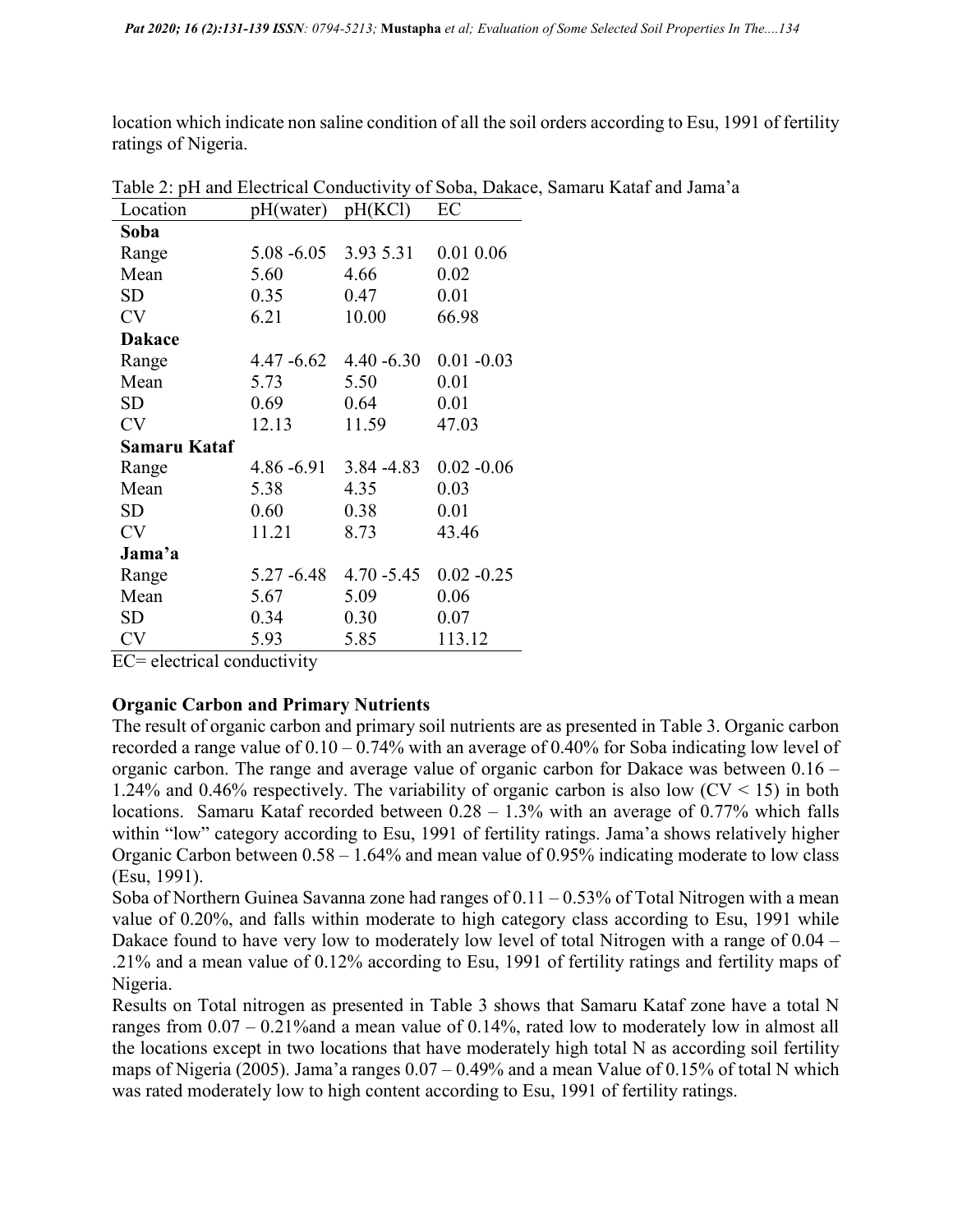The results of available and total P (as shown on Table 3) of Soba range for available and total Soil P were  $0.28 - 5.26$  mgKg<sup>-1</sup> and  $53.3 - 525.0$  mgKg<sup>-1</sup> with a mean of 2.27 mgKg<sup>-1</sup> and  $285.83$ mgKg<sup>-1</sup> respectively which fall between very low to low available P and moderate to high total P based on Esu 1991 fertility ratings, while Dakace had ranges of  $2.08 - 27.00$ mgKg<sup>-1</sup> and  $28.33 - 570.00$ mgKg<sup>-1</sup> and a mean value of  $6.57$ mgKg<sup>-1</sup> and  $235.17$ mgKg<sup>-1</sup> respectively for available and total P and were rated low to high based on Esu, 1991 of fertility ratings.

Samaru Kataf of the SGS was in the range of  $3.25 - 5.88$  mgKg<sup>-1</sup> and  $130.00 - 496.67$  mgKg<sup>-1</sup> with a mean of 4.46mgKg<sup>-1</sup> and 321.00 mgKg<sup>-1</sup> respectively, these values are rated "low" and "High" respectively for available and total Phosphorus based on fertility maps of Nigeria. Jama'a of the same zone had ranges of  $0.14 - 11.63 \text{ mgKg}^{-1}$  and  $68.33 - 238.33 \text{ mgKg}^{-1}$  and a mean of 4.22 mgKg<sup>-1</sup> and 158.50 mgKg<sup>-1</sup> respectively and was rated very low to moderate content of available and total P according to fertility maps of Nigeria and Esu, 1991 fertility rating scale.

The result on exchangeable Potassium (K) was shown in Table 3. The result reveals that Samaru kataf have Exchangeable K range from  $0.14 - 0.30$  Cmol(+)Kg<sup>-1</sup> with an average of 0.17 Cmol( $+$ ) $Kg^{-1}$  and was rated low to moderate class based of Esu, 1991 of fertility ratings. Jama'a of the same zone have a range of exchangeable K from  $0.12 - 0.53$  Cmol(+)Kg<sup>-1</sup> and an average of 0.23 Cmol(+) $Kg^{-1}$  rated low to high content of exchangeable K as according to Esu, 1991 fertility ratings of Nigeria.

Soba of NGS have Exchangeable K range of  $0.12 - 0.65$  Cmol(+)Kg<sup>-1</sup> and a mean of 0.25 Cmol( $+$ )Kg<sup>-1</sup> and was rated low to high category as according to Esu, 1991 of fertility ratings, and Inceptisols of the same zone have exchangeable K in a range of  $Cmol(+)Kg^{-1}$  and a mean value of 0.30 Cmol(+) $Kg^{-1}$  also fall within moderate to high exchangeable K across all the locations. But on average, all the soil orders in the Guinea Savanna are rated "medium" according to Esu, 1991 fertility ratings of savanna soils of Nigeria.

| Location      | O.C           | NITTROGEN     | AVAILABE P     | TOTAL P         | K             |
|---------------|---------------|---------------|----------------|-----------------|---------------|
| Soba          |               |               |                |                 |               |
| Range         | $1.01 - 1.21$ | $0.11 - 0.53$ | $0.24 - 4.58$  | 53.33 -525.00   | $0.12 - 0.65$ |
| Mean          | 1.12          | 0.20          | 2.27           | 285.83          | 0.25          |
| <b>SD</b>     | 0.07          | 0.12          | 1.30           | 210.18          | 0.17          |
| <b>CV</b>     | 6.21          | 61.36         | 57.32          | 73.53           | 67.07         |
| <b>Dakace</b> |               |               |                |                 |               |
| Range         | $0.89 - 1.32$ | $0.04 - 0.21$ | 1.81 - 23.51   | 28.33 -570.00   | $0.14 - 0.57$ |
| Mean          | 1.14          | 0.12          | 5.72           | 235.17          | 0.30          |
| <b>SD</b>     | 0.14          | 0.06          | 6.44           | 218.38          | 0.14          |
| <b>CV</b>     | 12.13         | 46.40         | 112.51         | 92.86           | 47.58         |
| Samaru Kataf  |               |               |                |                 |               |
| Range         | $0.97 - 1.38$ | $0.07 - 0.21$ | $2.83 - 5.12$  | 130.00 - 496.67 | $0.14 - 0.30$ |
| Mean          | 1.07          | 0.14          | 3.88           | 321.00          | 0.17          |
| <b>SD</b>     | 0.12          | 0.05          | 0.74           | 172.89          | 0.05          |
| <b>CV</b>     | 11.21         | 33.33         | 18.98          | 53.86           | 30.05         |
| Jama'a        |               |               |                |                 |               |
| Range         | $1.05 - 1.29$ | $0.07 - 0.49$ | $0.12 - 10.13$ | 68.33 -238.33   | $0.12 - 0.53$ |

Table 3: organic carbon, total nitrogen, available P and Total P of Soba, Dakace, Samaru Kataf and Jama'a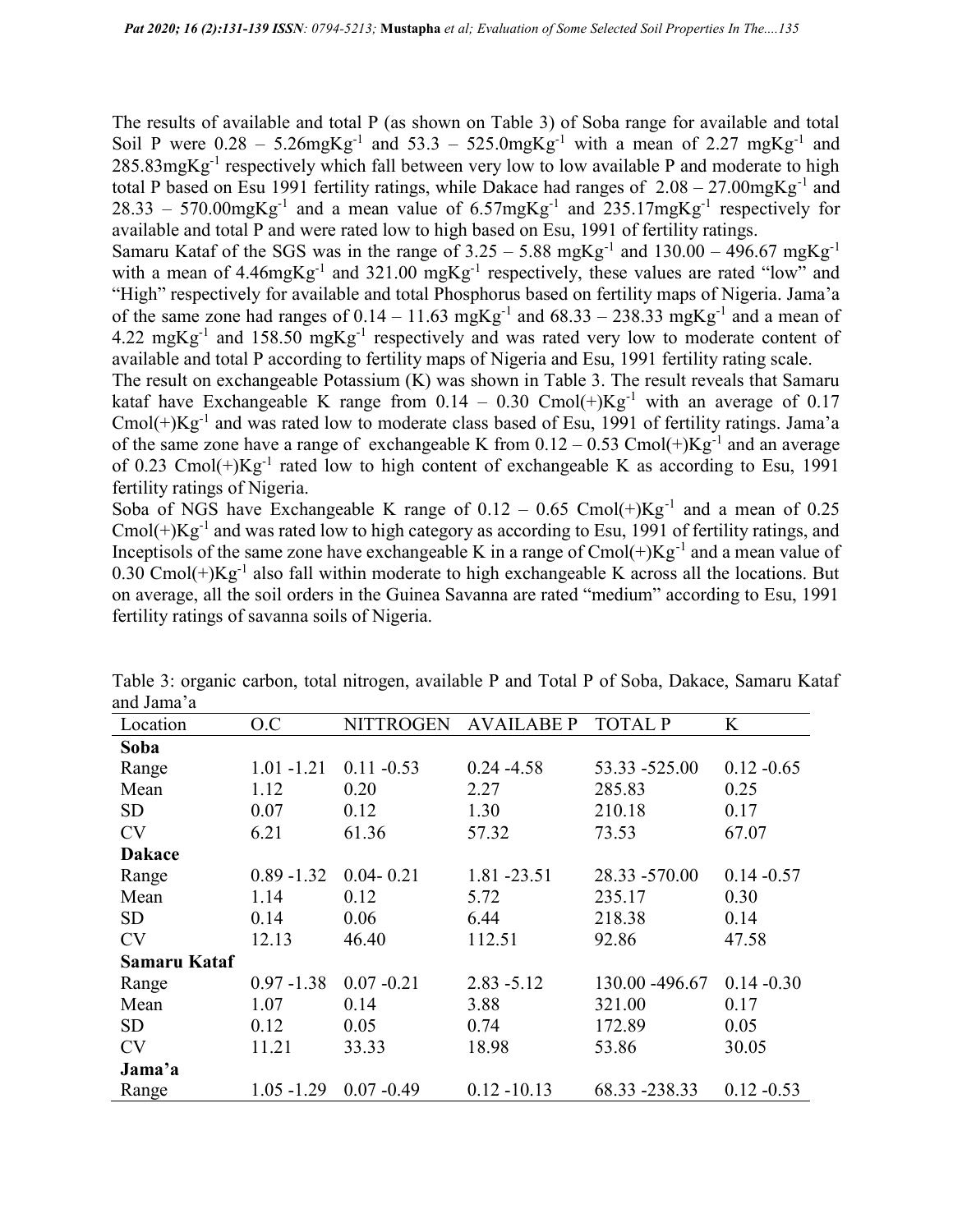| Mean      | 1.13 | 0.15  | 3.67  | 158.50 | 0.23  |
|-----------|------|-------|-------|--------|-------|
| <b>SD</b> | 0.07 |       | 2.66  | 71.91  | 0.12  |
| CV        | 5.93 | 80.60 | 72.38 | 45.37  | 53.72 |

 $O.C =$  organic carbon;  $P =$  phosphorous;  $K =$  potassium

# Exchangeable Acid and Cation Exchange Capacity (ECEC)

The results on exchangeable acid  $(A1^{3+} + H^+)$  are as shown in Table 4. A range of 0.33 - 0.83 Cmol(+) $Kg^{-1}$  and 0.50 – 0.83 Cmol(+) $Kg^{-1}$  and a mean of 0.70 and 0.77Cmol(+) $Kg^{-1}$  were observed for Soba and Samaru kataf respectively. Jama'a ranged from  $0.50 - 0.83$ Cmol $(+)$ Kg<sup>-1</sup> with a mean of  $0.63$ Cmol(+)Kg<sup>-1</sup> and Dakace ranges from  $0.33 - 0.83$  Cmol(+)Kg<sup>-1</sup> with a mean value of 0.67 Cmol $(+)$ Kg<sup>-1</sup>.

All the results for Exchangeable Acidity  $(H^+ + Al^{3+})$  across all the soil orders was less than 1 Cmol(+) $Kg^{-1}$  and this values were rated as generally low (<1.0 Cmol(+) $Kg^{-1}$ )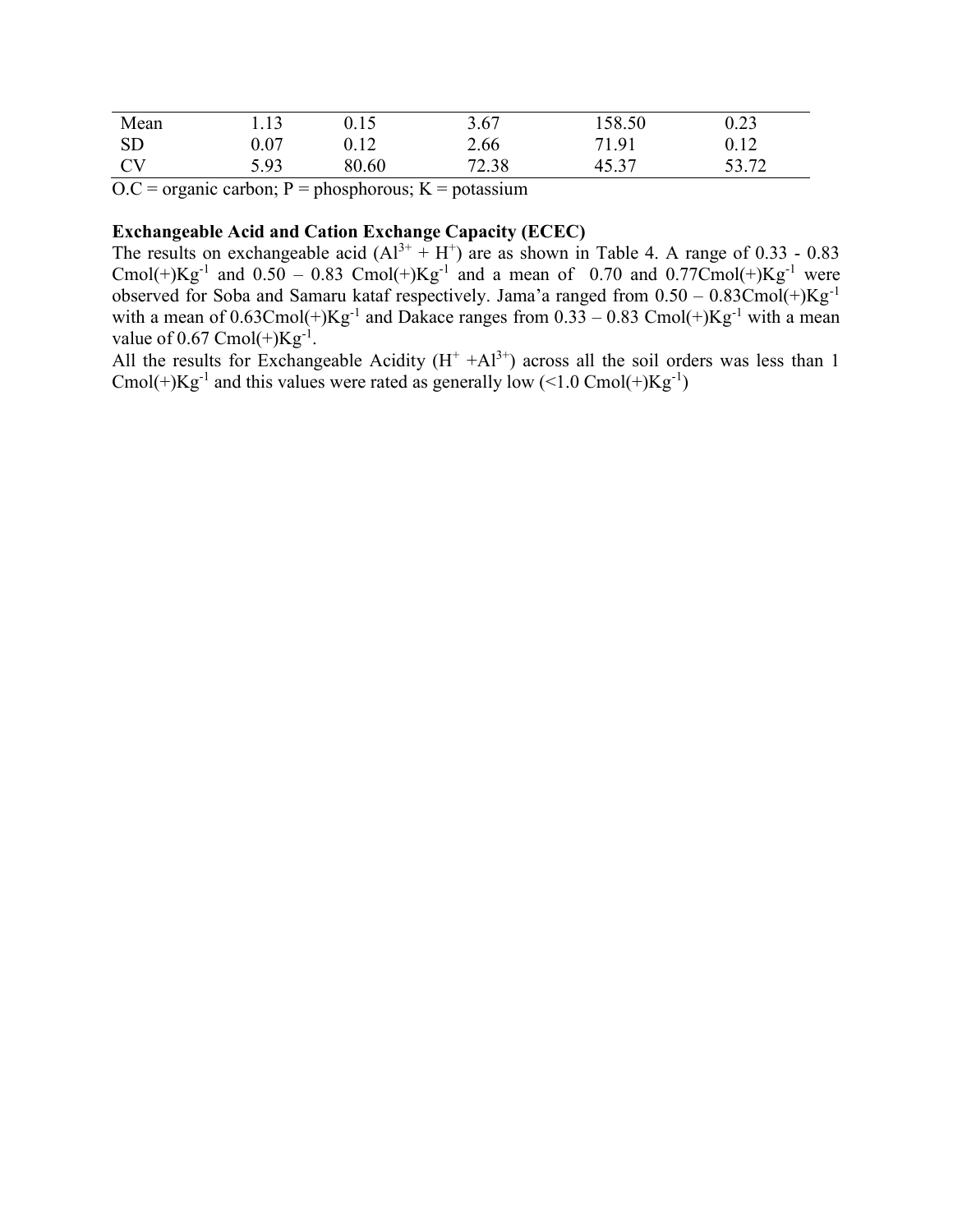| лаппа а       |                |               |
|---------------|----------------|---------------|
| Location      | <b>CEC</b>     | EA            |
| Soba          |                |               |
| Range         | $3.05 - 7.05$  | $0.33 - 0.83$ |
| Mean          | 5.11           | 0.70          |
| <b>SD</b>     | 1.15           | 0.17          |
| C V           | 22.48          | 24.59         |
| <b>Dakace</b> |                |               |
| Range         | $1.60 - 15.63$ | $0.33 - 0.83$ |
| Mean          | 5.46           | 0.67          |
| <b>SD</b>     | 4.12           | 0.18          |
| C V           | 75.48          | 26.35         |
| Samaru Kataf  |                |               |
| Range         | $2.01 - 7.44$  | $0.50 - 0.83$ |
| Mean          | 4.17           | 0.77          |
| SD.           | 1.75           | 0.12          |
| C V           | 41.84          | 15.20         |
| Jama'a        |                |               |
| Range         | $2.72 - 8.62$  | $0.50 - 0.83$ |
| Mean          | 5.96           | 0.63          |
| <b>SD</b>     | 2.08           | 0.13          |
| C V           | 34.86          | 20.76         |
|               |                |               |

Table 4: Cation exchange Capacity and Exchangeable acid of Soba, Dakace, Samaru Kataf and Jama'a

 $CEC =$  Cation exchange Capacity;  $EA = Exchange$  acid

### **Discussion**

#### Particle Size Analysis

Generally all the soil were identified as been dominantly sandy loam with observed Variations in the content of silt and clay. However, soils Samaru kataf were observed to be lower silt than the clay content, when compared to the Alfisols of Northern Guinea Savanna. Akpa et al. (2014) explained the influence of Harmattan dust as a contributor of silt in surface soils. The results obtained is similar with the findings of (Ibrahim et al., 2016; Sharu et al., 2013).

High sand content as been reported by Wilson. (2010) and Akpa et al. (2014)to be a common phenomenon for Savanna soils has it reflects the granitic origin of the parent materials of the soils and may be attributed to the removal of the fraction by surface run-off as well as by alluviation. Odunze (2003) opined that the soils in the Northern Guinea Savanna have dominantly Kaolinite clays and are sandy to sandy-loam in texture. They have low available soil moisture retention capacity and encourage nutrient loss away from the rooting depth, this may be due to high rate of mineralization due high temperature and low rainfall of the area and also due to crop removal.

It has been reported that "old" parent materials usually have a silt: clay ratio below 0.15 while silt : clay above 0.15 are indicative of "young" parent materials or that silt : clay of < 1.00 could mean that these soils had undergone ferralitic pedogenesis, or the low silt/clay probably implied that these soils still have weatherable minerals in them (Ibrahim et al., 2016; Lawal, 2013). Similar results was reported by Ibrahim *et al.*(2016) and Sharu *et al.*(2013).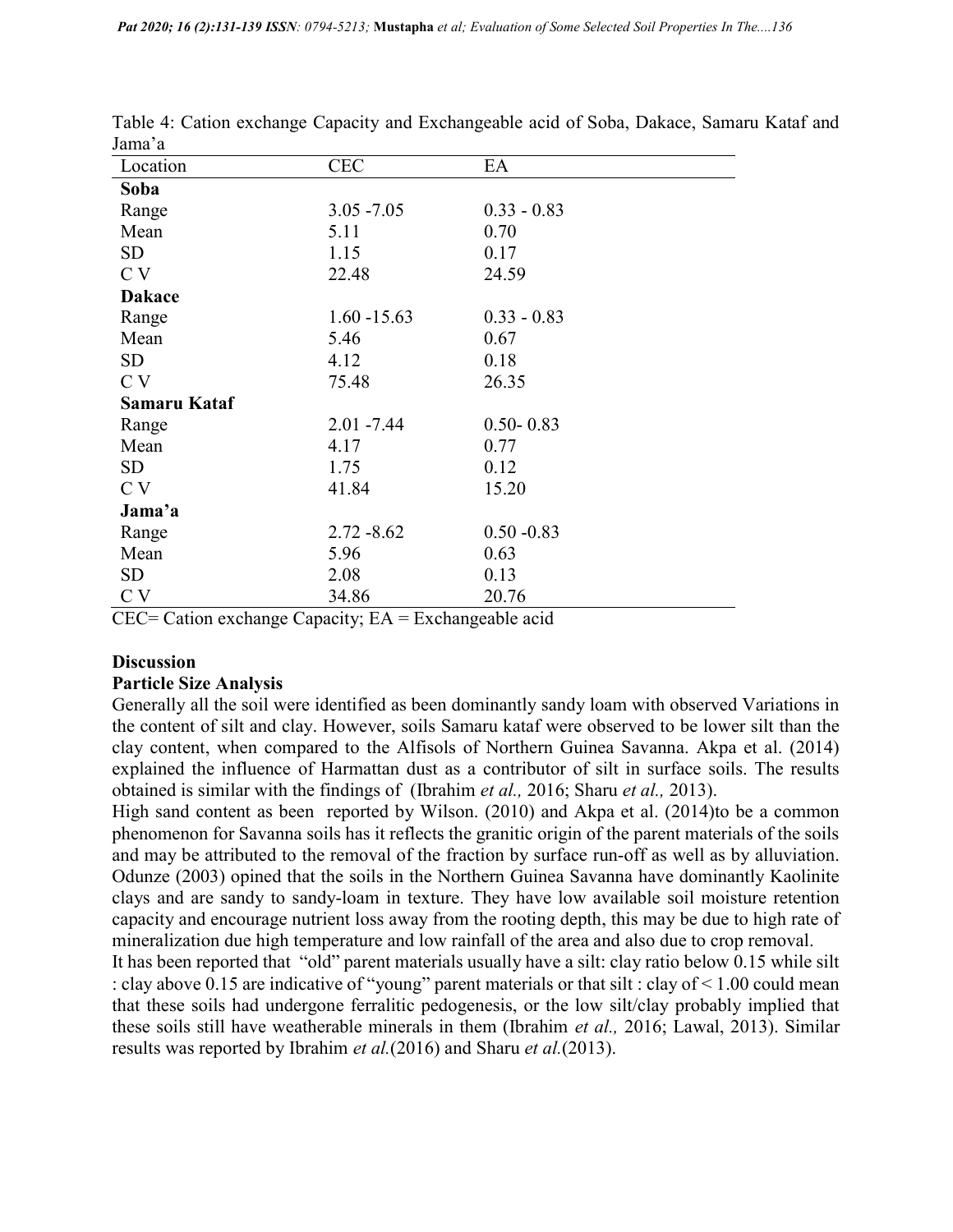## pH and Electrical conductivity

The low pH across the locations from each soil order may be attributed to the use of chemical fertilizer and other amendments (most especially of Ammonium Nitrate origin) by most of the farmers across the region to supply nutrients for field crops(Tanko, 2018). Similarly, Mustaphaet  $al(2017)$  and Tanko (2018) obtained similar results on their work on the soils of Savanna soils, thus, implying salinization is not a significant pedogenic process in the soils this region and the soils does not contain a concentration of soluble salt that may hamper the growth of plant.

## Organic Carbon and Primary Nutrients

Low organic matter content of the region has been attributed to factors such as continuous cultivation, frequent burning of farm residues commonly carried out by farmers which tends to destroy much of the organic materials that could have been added to the soil(Sharu et al., 2013).Lawal (2013) pointed out that low organic carbon content of the soils is characteristics of the savanna due to partly to rapid decomposition and mineralization of organic matter and to poor management sometimes by burning of crop residues by farmers.Moderate levels of organic carbon are usually expected at the top layers as explained by Fagwalawa et al. (2014) due to accumulation and decomposition of organic debris accumulates at the top of the soil.

There is variation in the level of total Nitrogen within all the soil in the Guinea Savanna. These variations in the content of total soil N in the Guinea Savanna region may be due to inconsistency from the use of Nitrogenous fertilizer by most of the farmers of the area.Noma et al (2011) suggested that the irregularly variations in the total Nitrogen in the Guinea Savanna zone could be attributed to the influence of continuous cultivation, crop residue removal as well as different level of fertilizer use among the farmers.Differentcropping system and management practices may also influence mineralization rate in addition to nutrient mining.This is in line with the findings of(Ibrahim et al., 2016; Sharu et al., 2013 and Shehuet al.,2015).

The low contents of available P obtained on average across most of thelocations might be related to parent materials made up of low weatherable mineral reserve necessary for nutrient recharge and partly to the complete crop residue removal by the farmers in the Guinea Savanna region.(Ibrahim et al., 2016; Tanko, 2018). Voncir et al. (2006) further proposed that the reason for the observed low phosphorus in the Savanna region could be due to the prevalent soil management practices which encourage the export of nutrients in harvested crops without adequate replacement.The high content of total P observed may be due to P fixation.

Dakace have higher content of exchangeable K when compared with Ultisols and Alfisols of SGS and NGS zone, this is due to its appreciable low clay content over other soil orders as a clay particle is a strong magnet in comparison to sand, silt and humus. Clay soils hold potassium very tightly and resist leaching. This characteristic makes it more difficult to recover potassium from clay soils(Nnaemeka, 2013).The results obtained is similar to the findings of Ibrahim et al.(2016) Sharu et al. (2013) Shehu et al. (2015) and Tanko ( 2018).

## Exchangeable Acid and Cation Exchange Capacity

Low exchange acidity is an indication of little or no acidity problems and therefore  $Al^{3+}$  is not part of the dominance cation in the soil of this region(Ibrahim et al., 2016) with similar results obtained by Raji and Mohammed (2000). It was proposed that the contribution of exchange acidity to potential acidity is very low in soils of Nigerian savannas.

Variation in the Cation Exchange Capacity across all the soil orders of the Guinea Savanna region were observed ranging from very low to very high and Jimoh *et al.* (2016) proposed that high value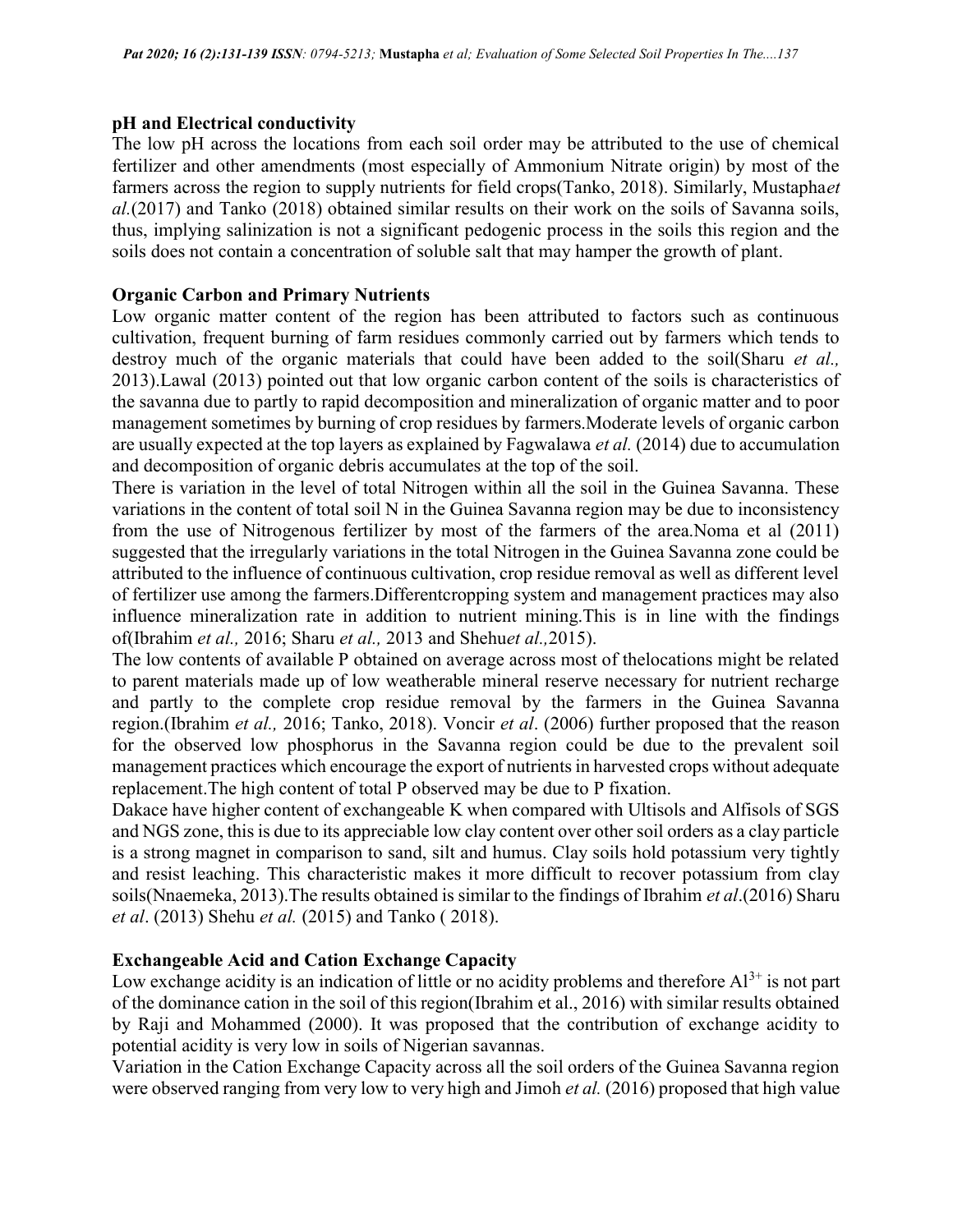of CEC indicates good nutrient retention, release and buffering capacity of the soil.The low CEC recorded on some of the soil was expected since the percentage organic matter is generally below the critical value and CEC has direct relationship with SOM.

The CEC results obtained is in line with the findings of Ibrahim et al. (2016) and Oyinlola and Chude (2010)in Northern Nigeria Savanna.Lawal (2013) also reported high level of CEC in the surface soils of Southern Guinea Savanna zone of Nigeria, whichcould be attributed to the nature of clay minerals (kaolinite) dominant in the savanna zone of Nigeria. It may also be a reflection of the intensity of weathering that produced the soils or as a result of continuous mining through cultivation(Odunze, 2003; Shehu et al., 2015).

#### Conclusion

The evaluation of the properties of the soils of the Guinea savanna revealed that the soils were majorly sandy loam, acidicand low organic carbon content. Total nitrogen was rated moderate to low while cation exchange capacity was rated from very low to high. Availablephosphorus was rated low with exchange potassium rated high. To enhance and maintain soil productivity; guided fertilizer/inorganic use and management practices is a must for sustainable continuous cropping. Relevant information that can affect decisions on use and management of these soils has been highlighted by this study.

#### References

- Akpa, S. I. C., Odeh, I. O. A., Bishop, T. F. A., and Hartemink, A. E. (2014). Digital mapping of soil particle-size fractions for Nigeria. Soil Science Society of America Journal, 78(6), 1953– 1966. https://doi.org/10.2136/sssaj2014.05.0202
- Anderson, J. M. and Ingram, J. S. (1993). Tropical Soil Biology and Fertility. A Handbook of Methods second ed. Information Press, U. K.
- Bouyoucous, G. J. (1962). Hydrometer method improved for making particle size analyses of soils. Agronomy Journal, (53), 464–465.
- Brady N. C and Weil R. R. (2010). The nature and properties of soils.
- Bray, R. H. and Kurtz, L. T. (1945). Determination of Total Organic and Available forms of Phosphorus in Soils. Soil Sci, (59), 39–45.
- Bremmer, J. M. (1996). Nitrogen-Total. In: Page, A. L.; Miller, R. H.; Keeny D. R. (Eds). In Methods of Soil Analysis. Part 2, 2nd Edition, American Society of Agronomy. Madison, USA. (pp. 595-624).
- Esu, I. E. (1991).Detailed soil survey of NIHORT farm at Bunkure, Kano State, Nigeria. Institute-of-Agricultural-Research,-Zaria,-pp:72.
- E. Esu (2010). Soil characterization, classification and survey. HEBN Publishers, Plc, Ibadan, Nigeria, 232pp.
- Fagwalawa LD, Abdullahi SM, Yakasai MT, F. O. (2014). Physicochemical composition of soil collected from different habitats within Bayero Univerity, Kano, Nigeria. Biol Environ Sci J Trop, 11(1), 21–23.
- Ibrahim, J., Aliyu, J., and Shobayo, B. (2016). Characterization , Classification and Agricultural Potentials of Soils of Gabari District , Zaria , Northern Guinea Savanna Zone Potentials of Soils of Gabari District , Zaria , Northern. (August).
- J.R., W. (2010). Minerals and Rocks.
- Lawal, H. M. (2013). Soil aggregate fractions and organic carbon pools as influenced by tree diversity in forest reserve of semi arid Nigeria. Tropical and Subtropical Agroecosystems,